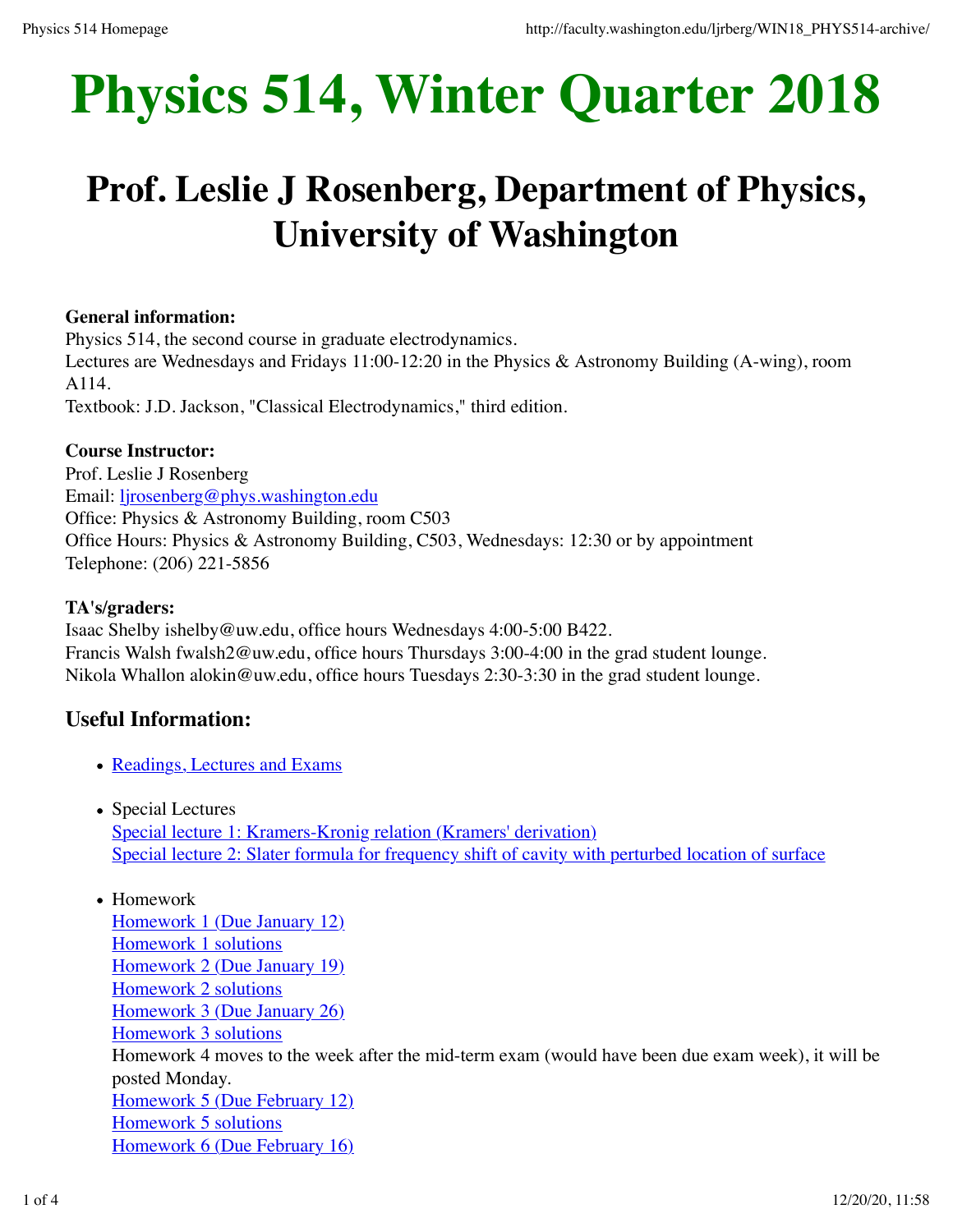Homework 6 solutions Homework 7 (Due February 23) Homework 7 solutions Homework 8 (Due March 2) Homework 8 solutions Homework 9 (Due March 9) Homework 9 solutions

- Midterm exam info. The exam is Friday February 2 at the usual class time. The exam is closed-book. An equation sheet is provided with the exam and you can ask for most any equation in Jackson. The exam includes chapters 1 through 7.4 in Jackson. All material, including lectures, homework, tutorial, and text material may appear in the exam. Problem 1 is calculating fields from non-static sources. Problem 2 involves manipulating magnetic vector and electric scalar potentials. Problem 3 involves reflection and refraction. You will write your solutions directly on the exam. You may bring scratch paper, but nothing on scratch paper will be graded. Exam solutions. Mean 59.4, StDev 18.1
- Final exam info. The exam is Wednesday March 14 at 2:30pm. The exam is closed-book, you will not have access to Jackson or other source materials. An equation sheet is provided with the exam. (Equation-sheet update 13mar2018 11:40 at the request of a student I added more equations under waveguides.) The exam includes chapters 1 through 9.4 in Jackson. All material, including lectures, special lectures, homework, and text material may appear in the exam. The focus of the exam is interactions of waves with materials, waveguides, cavities, and radiating systems.

# **Recent course news:**

- [07feb18 13:25] Revised due date for homework #5: Monday Feb 12, 11:00am in the instructor's Physics mailbox.
- [02jan18 14:30] The first lecture is Wednesday, January 3, 2018. Lectures are Wednesdays and Fridays. The first homework assignment is distributed Friday January 5

# **Lecture Instructor's Comments**

Welcome to Physics 514, the second of a three-quarter sequence of graduate classical electrodynamics. I hope you find this course challenging and stimulating. The topic of electrodynamics is crucial for understanding the underpinnings of the physical and biological sciences. It's also crucial for modern technology. You will need a working knowledge of Jackson chapters 1-16 in order to converse sensibly with your colleagues. Regarding the course: We will use Jackson's text "Classical Electrodynamics". You might want more details than found in Jackson, or perhaps you'd like an alternative approach. In which case you might want to look at Panofsky and Phillips "Classical Electricity and Magnetism". A very good, very readable, book for some slightly more formal aspects of the classical field theory is Landau and Lifshitz "The Classical Theory of Fields". Another nice thing about Landau and Lifshitz is halfway through the book you're on to General Relativity rather seamlessly. A slightly more elementary alternate text is Slater and Frank "Electromagnetism". Most homework problems are adapted from Smythe "Static and Dynamic Electricity." There's no perfect text, and every text has gems scattered throughout. Mathematical methods are interspersed throughout the course as needed. For a math refresher, you could refer to Dennery and Krzywicki "Mathematics for Physicists". That said,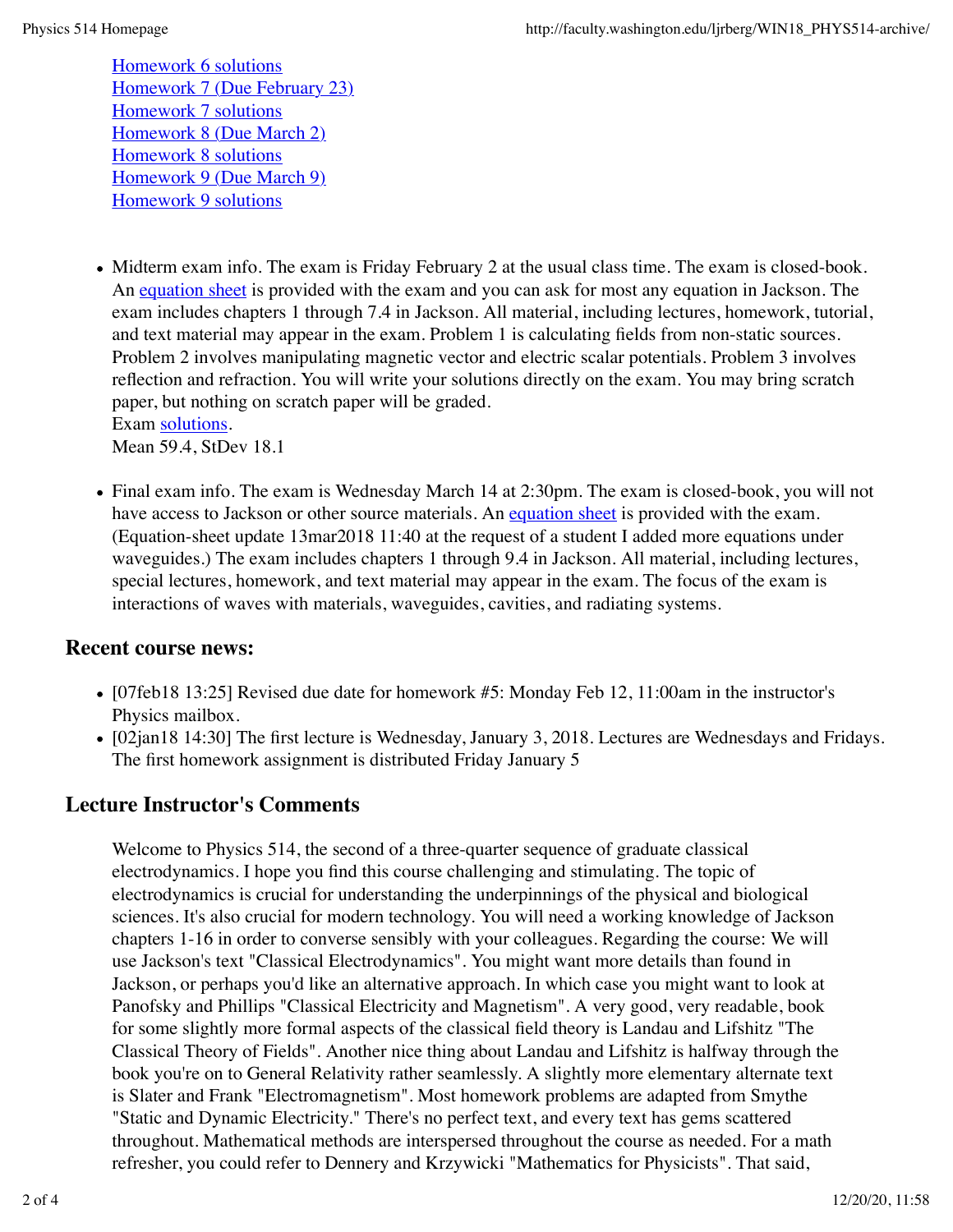this quarter we will follow Jackson's text somewhat closely.

**Syllabus** The syllabus for 514 starts with chapter 6 in Jackson. We'll then follow the text in more or less the text ordering. We will supplement Jackson's presentation with added material. You should read the relevant text and added material before class; this will take time but there's a big payoff in your understanding.

**Grading** 40% of your grade is assigned to the midterm exam, 40% to the comprehensive final exam / MRE, 20% to the homework.

**Midterm and final exams**: There will be one closed-book midterm exam and a closed-book final exam / MRE. An equation sheet containing selected numerical values and major equations will be provided for each exam. Calculators are permitted, but text storage and graphics functionality must not be used. Cell phones, radios, etc. are not permitted. Laptop computers are not permitted. Exams are to be your own work; you are not permitted to collaborate with any other person. The Physics Department reserves the right to ask for valid identification from any student during examinations. If you start working on the homework the day before it's due, you will not finish on time. The graders will look for neatness and logic of presentation, points will be deducted for lack of either.

**Note that there are no make-up exams or make-up homeworks**. Students with outside professional, service, or career commitments (i.e. military service, professional conference presentation, etc.) conflicting exactly with the exam dates must contact the instructor *early in the quarter* to establish alternate procedures. Students who miss an exam or homework due to illness should contact the instructor as soon as you are able to discuss alternate procedures. Except for debilitating illness, students who miss an exam or homework without making prior arrangements with the lecture instructor will get a zero for that score. Except for illness and circumstances noted above, a final grade of 0.0 may be assigned to any student who misses a midterm exam and a final grade of 0.0 will be assigned to any student who misses the final exam.

**Re-grades**: If you believe that points on an exam or homework were incorrectly totaled or if there's a gross error in the grading, you may submit an exam or homework for regrading. To do so, you must resubmit the exam or homework to the instructor no later than at the beginning of the lecture following the one in which it was returned. You must write a brief note on a separate piece of paper explaining the possible error in the grading, and staple this note to the front of the exam or homework pages when you submit them for re-grading. Do not make any changes or marks on any pages of the exam or homework. A request for a regrade may result in re-grading of the entire exam or homework. Therefore your total score may increase or decrease.

# **Homework**:

Lecture homework will be assigned and collected weekly. You'll usually turn in homework on the due-day at the beginning of class. You may also leave the homework in the instructor's mailbox in the Physics Department Main office by 10:45am on the due-day. Late homework receives zero points. Note that not all the homework problems will be graded. If you start working on the homework the day before it's due, you will not finish on time. The graders will look for neatness and logic of presentation, points will be deducted for lack of either. I strongly encourage you to work collaboratively, but your submitted work must be your own.

#### **Late requests**:

The lecture instructor and graders will ignore re-grading requests that are not reported promptly.

#### **Communication**:

For administrative issues, it's best to contact me via email. But, for physics questions, please don't use email (unless they are of the "yes/no" variety). Physics is best discussed at my office hours. You are welcome to come by outside my office hours, but please don't be offended if I'm